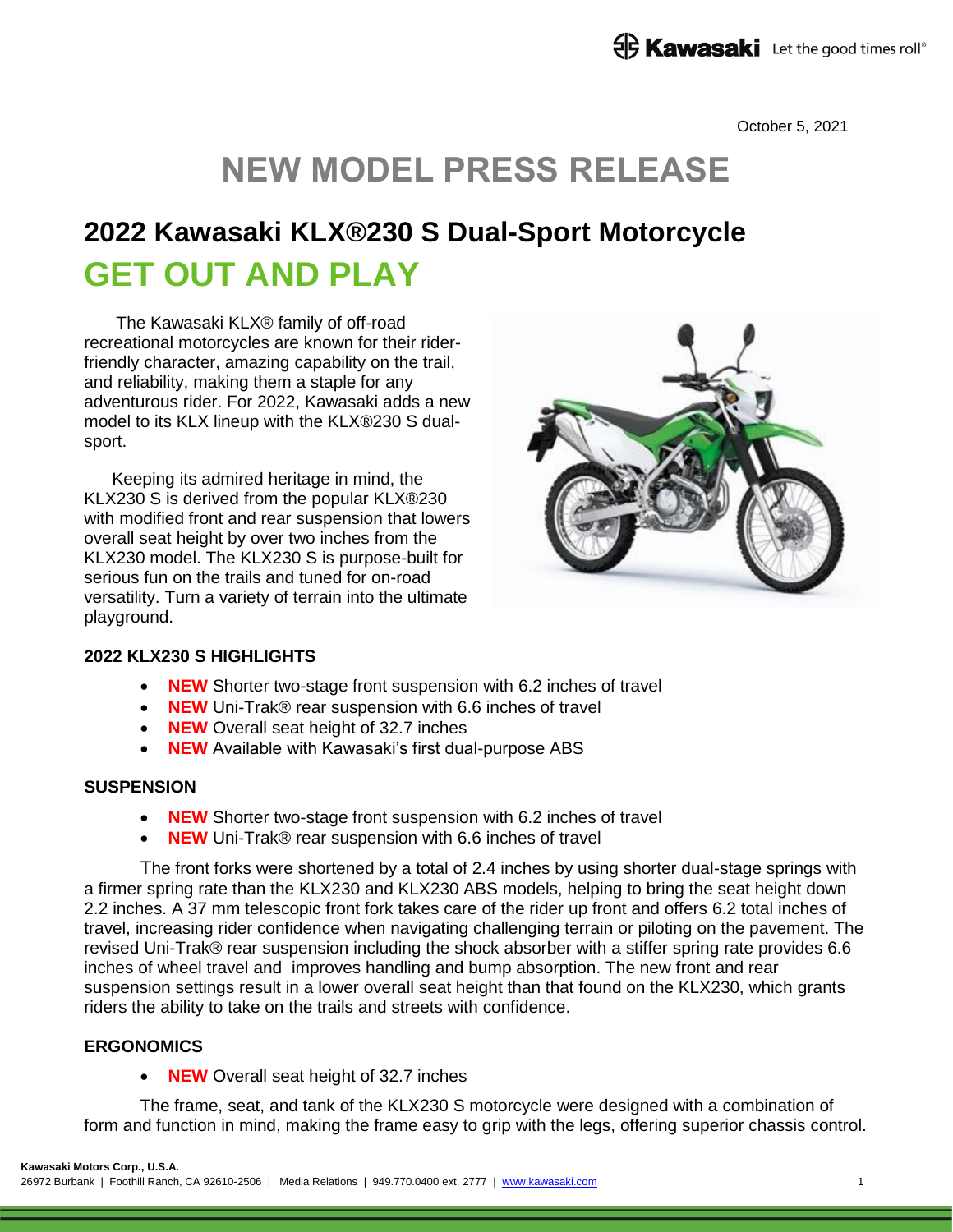Thanks to the compact design of the KLX230 S and updated suspension, a low seat height of 32.7 inches was achieved.

Like the KX™ lineup of motocross motorcycles, the flat design of the tank and seat gives the rider greater freedom of movement when changing riding positions and facilitates sitting farther forward. In addition to dual-purpose riding, comfort was also a consideration when deciding the seat shape and thickness. The seams between the shrouds, seat, and side covers all fit flush, making it much easier for the rider to move around on the bike.

#### **ENGINE**

The four-stroke air-cooled single cylinder engine offers smooth, reliable, and durable performance in a compact package. The engine has a bore and stroke of 67.0 x 66.0 mm, with a displacement of 233cc. The long-stroke offers robust low-mid range torque for smooth and easy handling. A simple SOHC two-valve design was chosen for an easy-to-use power character and reliability.

Fuel injection helps ensure consistent fuel delivery regardless of outside air temperature or elevation. It also enables the use of an electric starter, for easy starting at the push of a button, whether the engine is hot or cold, and contributes to clean emissions. The fuel injection system utilizes a 32 mm throttle body, which delivers precise response. Exhaust pipe length was selected to contribute to the engine's low-mid range performance. To match the aggressive off-road look of the KX-inspired bodywork, the exhaust features a tapered silencer with an oval cross-section.

A smooth-shifting six-speed transmission offers a gear for every type of condition on the trails or streets, while also allowing for more comfortable cruising on long open straightaways. A short final gear ratio (46/13) was selected, enabling riders to continue moving forward even when navigating challenging terrain.

#### **CHASSIS**

Built for taking on both the dirt or the street, the high-tensile steel perimeter frame offers the optimal handling needed for enjoyable and confident riding. By designing the engine and frame together, engineers were able to achieve a low engine height, ideal chassis rigidity balance, and a low center-of-gravity, all in a compact chassis. The short 53.5" wheelbase contributes to the bike's maneuverability, allowing riders to more easily navigate the terrain presented to them.

#### **WHEELS & BRAKES**

Full-size aluminum wheels, measuring 21" at the front and 18" at the rear, help riders navigate across a wide variety of terrains, greatly contributing to rider confidence and overall performance.

The KLX230 S motorcycle comes equipped with petal disc brakes, front and rear, which provide plenty of stopping power. A 240 mm front disc gripped by a twin-piston caliper offers strong, easy-tocontrol braking. Slowing the rear, a lightweight, KX-type, rear master cylinder with a unitized reservoir and single-piston caliper grips a 220 mm disc.

#### **STYLING & INSTRUMENTATION**

The KLX230 S takes its styling cues from Kawasaki's line of KX motocross motorcycles, giving the bike an agile, aggressive look to match its trail-riding prowess. A 1.9-gallon fuel tank allows the good times to keep rolling over the course of a long day.

An easy-to-read instrumentation dash is mounted at the center of the handlebars, which includes an ON/OFF button, indicator lamp, low-fuel warning lamp, and FI warning lamp.